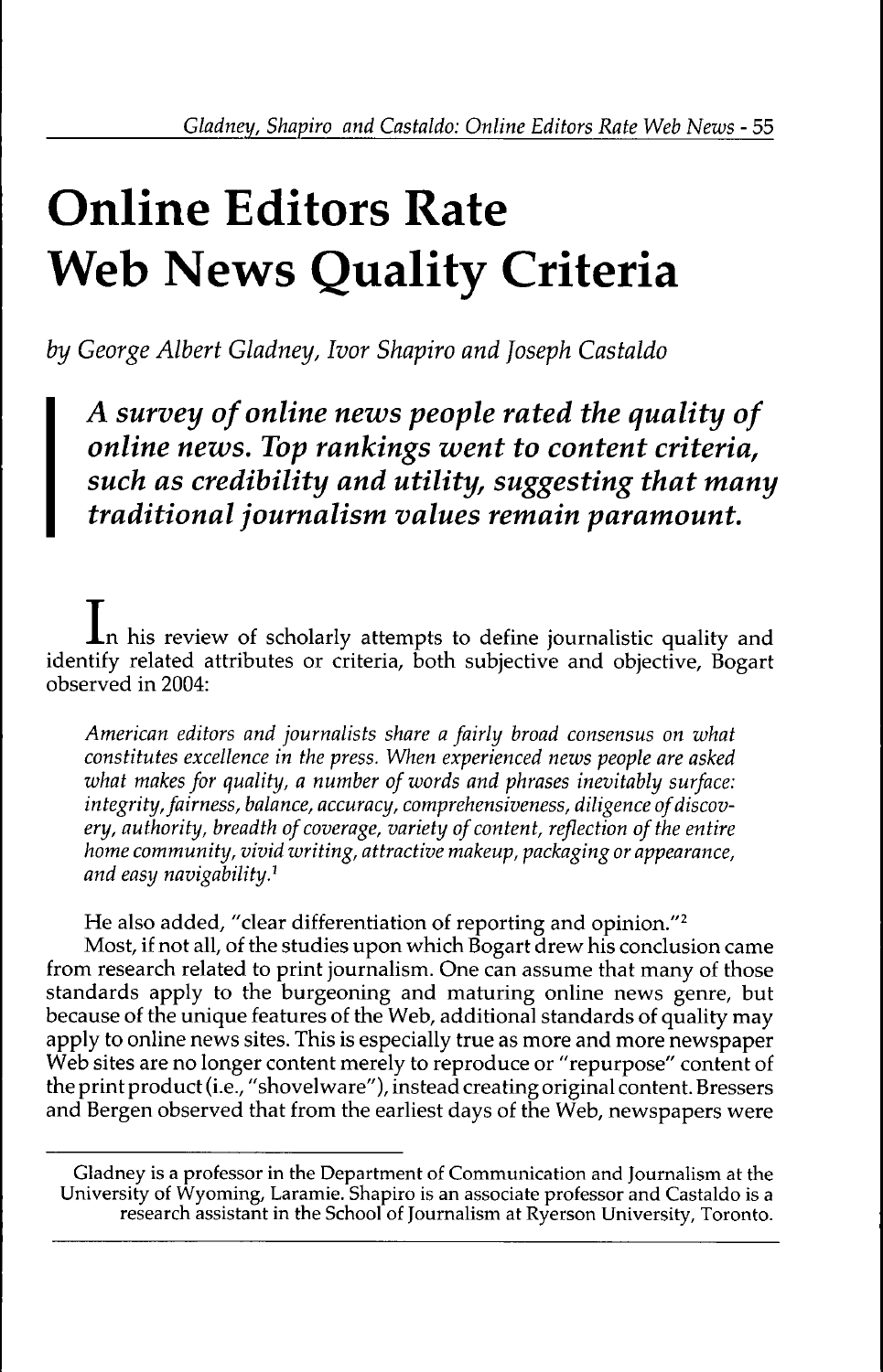criticized "for failing to rid themselves of the 'print' mentality and, thus, failing to use the unique attributes of the new medium."' More recently, Greer and Mensing found that online newspapers were "becoming stand-alone news products rather than supplements or advertising vehicles for their print partners."\* In the early going, broadcast Web sites were similarly criticized for restricting use to program promotion and failing to capitalize on the essence of the Internet medium. $5$ 

The present study focuses on how the essence or unique features of the new medium affect the journalistic standards by which the quality of online news sites should be measured. It asks what new standards apply and how they compare in importance with traditional print standards. First, the authors abstracted from hundreds of academic studies and trade press articles, as well as criteria and judges' comments from the many online journalism awards competitions, a comprehensive collection of the most frequently mentioned standards of quality of online news sites. The authors then did an online survey to ask news Web site editors, producers and executives how they rate the importance of each criterion. The result is a comprehensive ranking of 38 standards.

## Literature Review

An early and ambitious attempt to examine newspaper quality was Merrill's 1968 study of "the great newspapers of the world." His quality indicators included independence and financial stability, integrity, social concern, good writing / editing, strong opinion and interpretive analysis, staff professionalism and intelligence, power to influence opinion leaders, expansion of readers' education and intellect, world consciousness and emphasis on politics, international relations, economics, social welfare, culture, education and science.<sup>6</sup>

As research director of the Newspaper Advertising Bureau in 1977, Bogart conducted a comprehensive study of what constitutes journalistic or editorial quality. The NAB study involved a mail survey in which 746 editors ranked the importance of seven subjective attributes of editorial quality and rated the importance of 23 objective criteria. The top-ranked subjective attributes were accuracy, impartiality in reporting and investigative enterprise. The top-rated objective criteria were:

- High ratio of staff-written copy to wire service and feature service copy
- Total amount of non-advertising content

• High ratio of news interpretation and backgrounders to spot news reports.''

Modifying the NAB study's quality attributes, a 1982 study by Burgoon, Burgoon and Atkin found that in judging news stories, journalists' top-ranked criteria were, in order: accuracy, depth, impartiality, investigative enterprise, literary style and sophistication of treatment.<sup>8</sup> In a 1990 study, Lacy and Fico used seven objective criteria from the NAB study, including the three men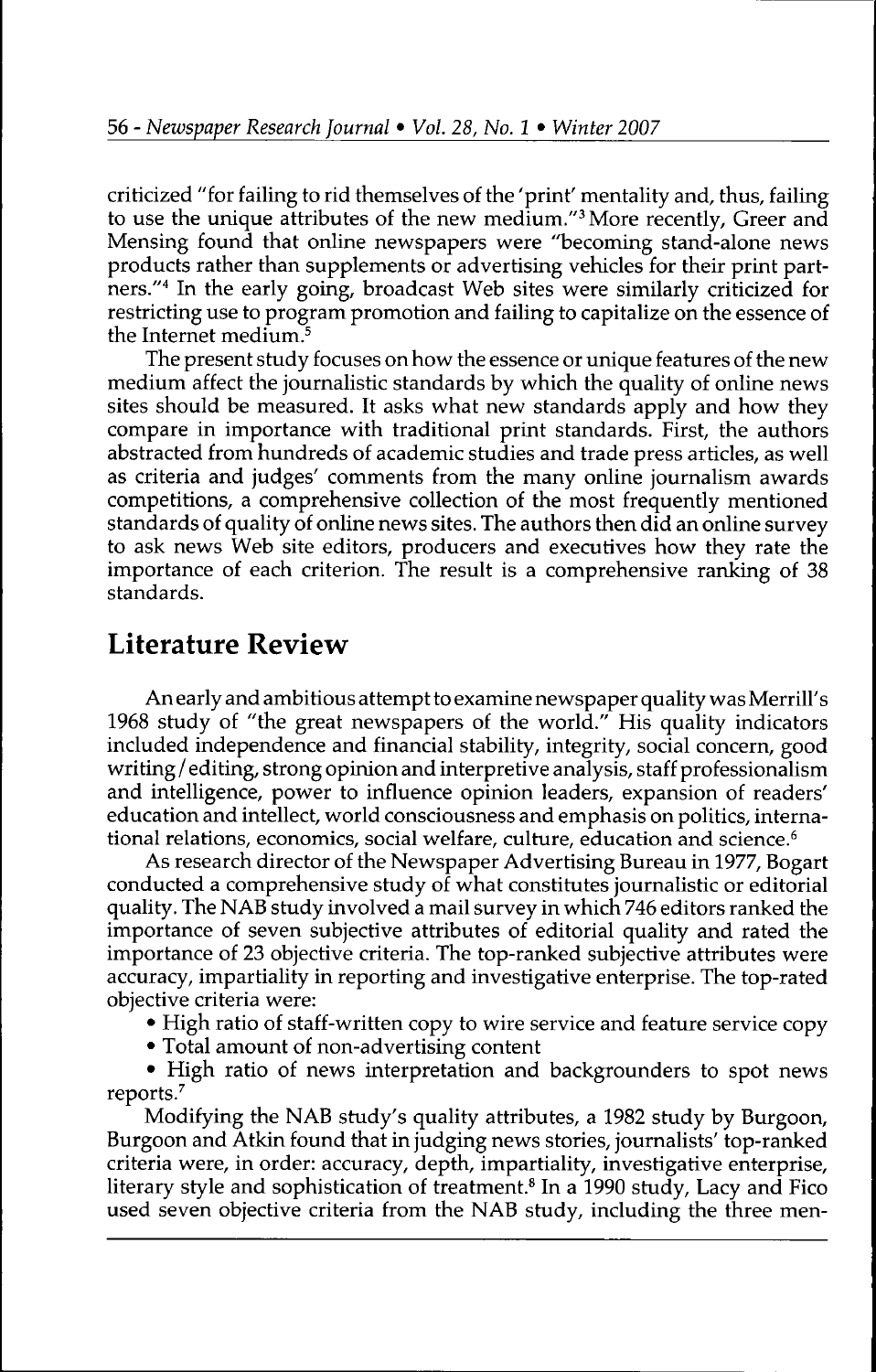tioned above, and four others: high ratio of art to text, the number of wire services, length of the average front page news story and high ratio of nonadvertising content to advertising. They added an eighth: productivity of reporters (amount of copy divided by the number of bylined reporters).<sup>9</sup> In a 2005 study, Kim and Meyer found that editors' ranking of criteria produced five broad categories of quality: ease of use, localism, editorial vigor, news quantity and interpretation.<sup>10</sup>

Other studies through the years have relied on subjective assessments by experts or hand-picked juries, including judges of contests such as the prestigious Pulitzer and George S. Polk awards, to evaluate the quality of newspapers and identify top papers." Now and then publications such as *Time, Saturday Review, Columbia Journalism Review* and *Advertising Age* have attempted to rank the top papers, but the criteria for judgment were vague and, for the most part, subjective.

Using a different approach in a 1990 study, Gladney abstracted from the literature 18 standards of journalistic excellence, dividing them into nine organizational standards and nine content standards. Then he surveyed newspaper editors, asking them to rank the importance of the 18 standards. The top content category standards were, in order: strong local news coverage, accuracy, good writing, visual appeal, strong editorial page, commuruty focus, news interpretation, lack of sensationalism and comprehensive coverage. The topranked organizational standards were: integrity, impartiality, editorial independence, staff enterprise, editorial courage, community leadership, staff professionalism, influence and impartiality. Gladney found that circulation size was a significant factor in the way some editors ranked some criteria.<sup>12</sup> Other studies have examined newspaper quality criteria in relation to circulation size,<sup>13</sup> competition<sup>14</sup> and ownership.<sup>15</sup>

## Online Standards

Academic research so far has treated the subject of quality standards for online journalism in a tangential, even haphazard, manner. Although some scholarship has explored ethical standards of online journalism,<sup>16</sup> there has been no systematic attempt to produce a comprehensive list of quality standards. The authors consulted dozens of academic studies in search of criteria of quality that most frequently appeared in the literature. These studies are too numerous to cite here, but several were especially useful. These involved an analysis of award-winning online news sites,"' a longitudinal content analysis of trends in news presentation and content, multimedia use, interactivity and potential revenue,<sup>18</sup> online newspapers' use of Web technologies,<sup>19</sup> conceptualization and design of news on the Web,<sup>20</sup> non-linear storytelling on the Web,<sup>21</sup> comparison of online news sites across newspapers and radio and television stations,<sup>22</sup> interactivity,<sup>23</sup> learning differences between Web and print<sup>24</sup> and profit consid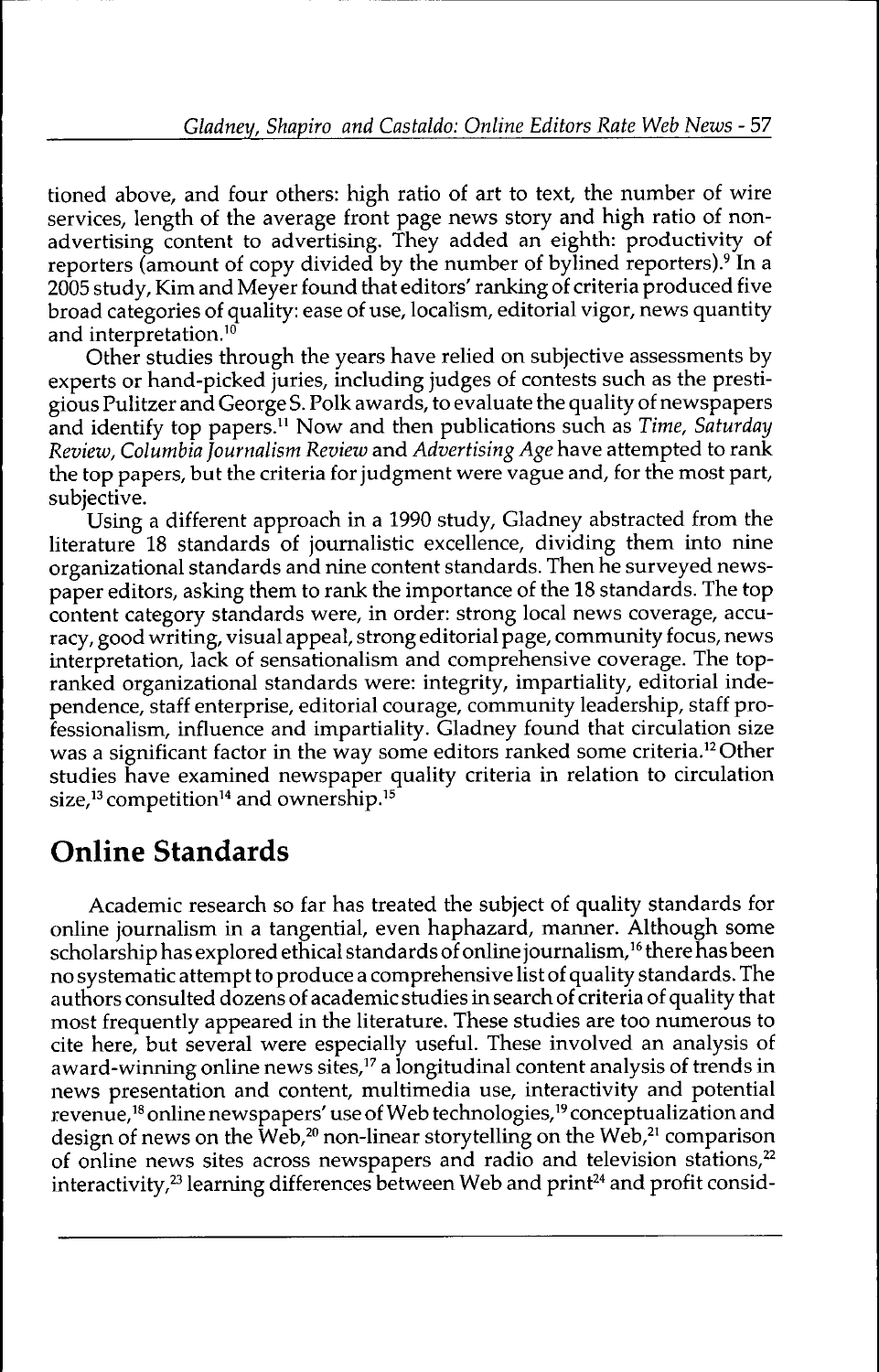erations.<sup>25</sup> Also useful was a textbook approach to news presentation on the Internet. $26$ 

Online journalism awards competitions proved to be a valuable source for the authors. While there are close to a dozen such competitions, seven stood out as most relevant as sources for possible criteria of quality: Digital Edge Awards or "Edgies" (Newspaper Association of America), Online Journalism Awards (Online News Association, which administers the awards for the Annenberg School for Communication [University of Southern California] and its *Online Journalism Review),* "EPpy Awards" *{Editor & Publisher* magazine). Best of New Media Design awards, or "SNDies" (Society for News Design), Sigma Delta Chi online awards (Society of Professional Journalists and *Quill* magazine), NetMedia European Online Journalism awards and the Batten Awards (Institute for Interactive Journalism, J Lab, University of Maryland).<sup>27</sup> The authors also consulted the National Press Photographers Association's Web awards competition<sup>28</sup> and the defunct *Brill's Content* "Best of the Web" awards.<sup>29</sup>

The authors also gathered from the trade press many dozens of articles related directly or indirectly to factors that determine quality of online news sites.^" Most useful were the *American Journalism Review* and *Editor & Publisher* (as well as *E&P's Interactive* and *Technical* inserts).

After culling all the sources above to record criteria most often cited, the authors compiled the list of 38 criteria. The authors then developed a questionnaire for an online survey of online news site editors, producers and executives so that the criteria could be ranked in terms of perceived importance based on ratings of each item. While the main objective was to develop a comprehensive list of the most important attributes of quality for online news sites, an additional goal was to determine if some traditional standards are perceived as equally or more important than standards particular to the Web.

## Research Questions

### **RO1:**

How do online news people rate the importance of 38 criteria of online news quality abstracted from the literature?

### RQ2:

Do online news people rate any online-specific criteria of quality as being of equal or greater importance than some traditional print standards?

## Method

In July 2005, the authors invited 723 editors of online news sites, all associated with newspapers and broadcast news organizations in the United States and Canada, to complete an online survey. The first part of the survey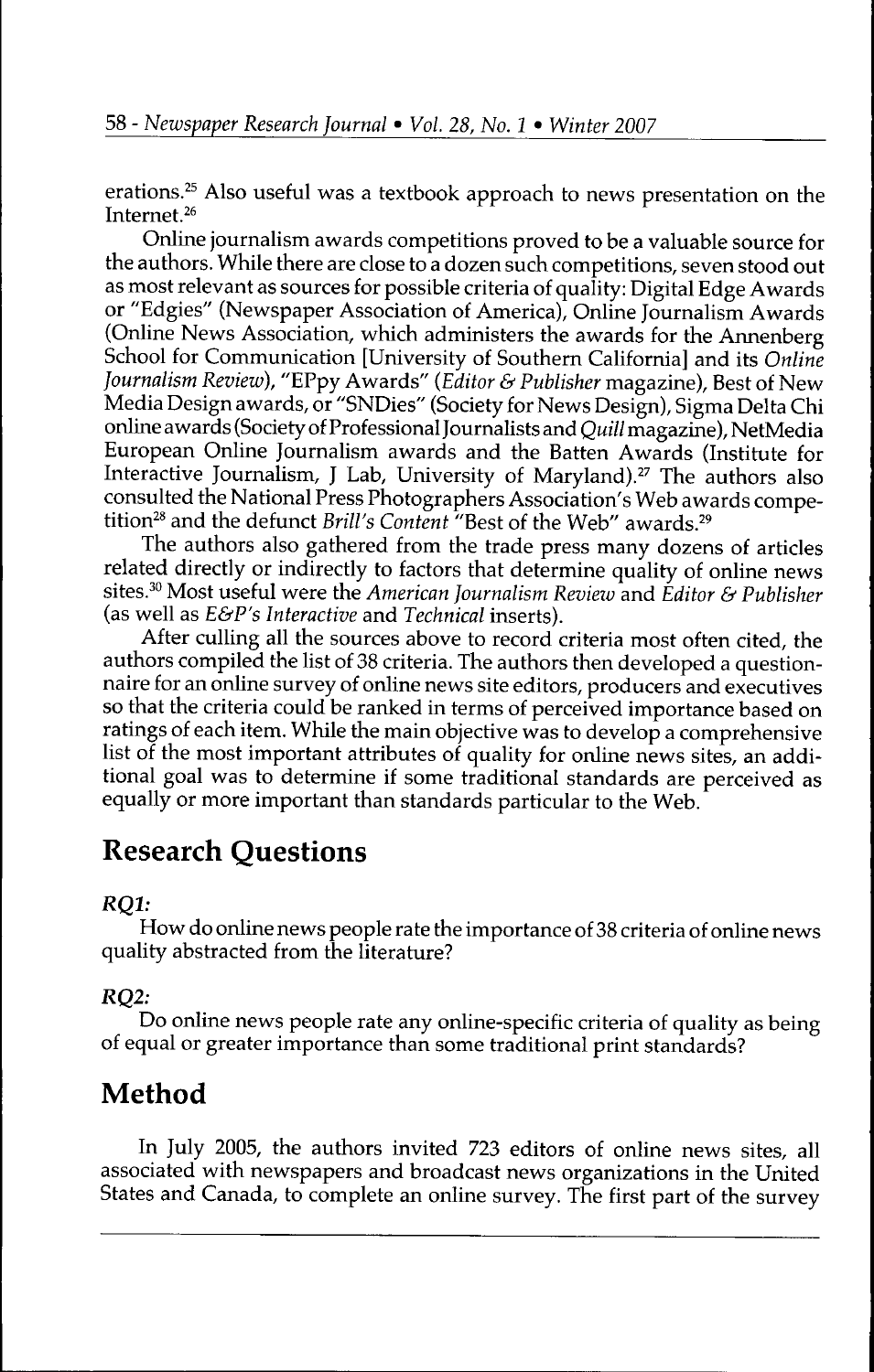asked respondents to rate on a seven-point Likert scale the relative importance of each of the 38 criteria (l=not important; 7=very important). These questions were grouped into six categories each with its own definition or theme: Content (a site's body of knowledge). Interactivity (opportunities for active engagement by a site's users). Look and Feel (design elements that produce a satisfying visual experience for the site's users). Navigation (a site's structure/organization of content). Functionality (a site's use of technology) and Community Relevance (a site's engagement with local or target audience needs and wants). For each of the 38 criteria, the authors assigned a one- or two-word label followed by a brief definition. To keep the number of criteria manageable for a survey, some definitions were, by necessity, multi-barreled to include several very closely related and particular characteristics or attributes that together constitute a narrow concept.

The survey's second part consisted of 17 ancillary questions related to respondents' age, gender, job title, size of editorial staff, circulation or market size of the larger (partner) organization, etc. After pre-testing by six experienced online news people, the survey was revised to reduce corifusion and redundancy. Respondents were required to use unique login and password combinations provided by the authors. Four reminders—three by e-mail and a final one by traditional mail—were sent before the survey was closed in December 2005.

The sample of online editors was compiled using *Editor & Publisher International Year Book,* 2005, to identify U.S. and Canadian newspapers with circulations of 30,000 and above. Where the *Year Book* listed people responsible for online news, those people were included in the sample. Where the person's name, title and email address were not listed, this information was secured online or by telephone. A similar process using *Broadcasting & Cable Yearbook,* 2005, was used to identify a sample for broadcast news sites. Finally, the authors used the Web or the phone to secure online editors' names for national TV networks. Although the number of Canadian sites was relatively small, producing only eight respondents, they were included because of the authors' mutual interest, the authors' belief that media scholars need to broaden international focus and collaboration where possible and lack of any relevant theoretical distinction between online news sites in the two countries.

The yearbook sources produced an impressive variety of titles, indicating that online news sites are still experimenting with job description nomenclature. For example, titles including the words "producer," "director" and "coordinator" were almost as frequent as the word "editor." As a result, the authors worried that invitations would reach many people who were not responsible for online news, and others who performed a broader range of duties, including business and marketing. To minimize that possibility, the authors urged addressees to forward the invitation to the appropriate person. Personnel at Web si tes of smaller newspapers (30,000-49,999 circulation) and broadcast organizations not in the top 100 markets were included in the invitation list despite the authors' concern that some of these sites tend to offer little original news content. Some people may have declined to participate because they were not, in fact.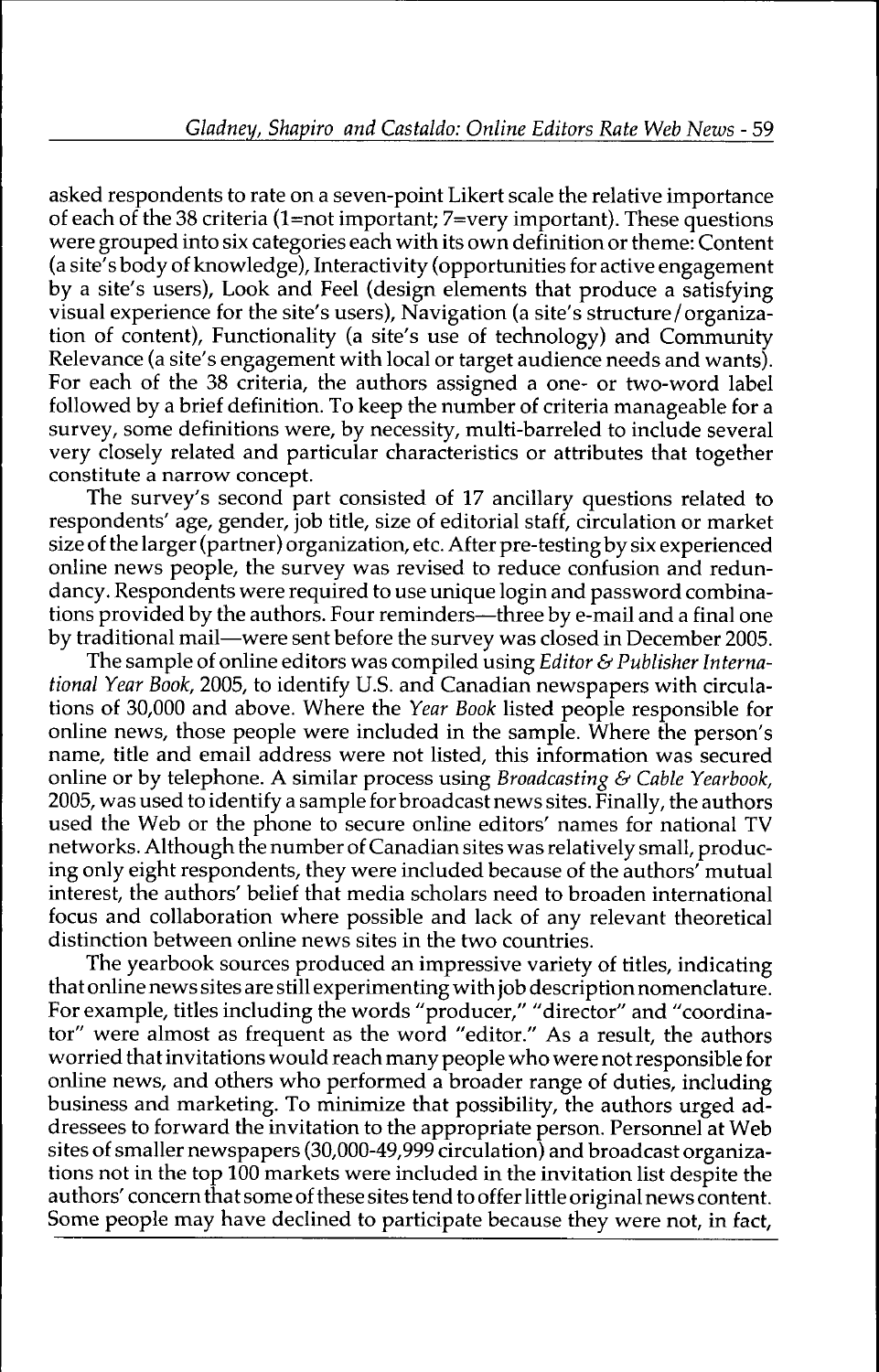running news sites in any real sense of the term. That, along with the growing use of email filters and the sheer length of the survey instrument—55 questions—may have depressed the return rate. With that in mind, the authors were pleased to have 143 respondents complete the questionnaire, despite a disappointing return rate of 19.8 percent.

As expected, only 11.5 percent of the 121 people who worked at Web sites of newspapers with circulations less than 50,000 participated. On the other

hand, at least one completed survey was received from 24.6 percent of news organizations sampled, and for larger news organizations, the response rate was even higher: 35.3 percent of U.S. newspapers with circulations of 140,000 and above, 31.5 percent of U.S. newspapers with circulations of 50,000 and above, 26,5 percent of U.S. broadcast stations with Top 25 Nielsen ratings and 80 percent of TV network sites (U.S. and Canada). The eight respondents from Canada produced a response rate of 30.8 percent and represented only 5.6 percent of total respondents.

## Results

The questionnaire's demographic section showed a gender

mix of 100 males and 43 females. Almost one out of three respondents was 30- 39 years old (30.8 percent) and nearly another one third were 40-49 (30.1 percent); 22.3 percent were in their 50s, 14 percent in their 20s and 2,8 percent 60 or older. More than half the respondents (55.9 percent) worked primarily for the news organization rather than its Web site, while 85 (59.4 percent) were the top person in charge of the Web site's editorial operation.

Respondents' titles emphasize the distinct ways in which online news is produced. As one would expect with newsroom personnel, the most frequent noun in titles of the online respondents was "editor" (71 instances), but other nouns in titles included: "manager" (28), "producer" (26), "director" (13), "Webmaster" (8), "coordinator" ( $\check{2}$ ) and miscellaneous (6). As for adjectives in titles (excluding those indicating rank, such as "senior," "assistant," "deputy" and "managing"), the most frequent examples were "online" (41), "Web/Web site" (23), "news" (15), "content" (15), "Internet" (8), "new media" (5), "multimedia" (4), "interactive" (4) and miscellaneous (4).

*Credibility, followed by Utility, were topranked both in the content category and overall, indicating that trustworthiness and accuracy, along with the provision of "informative, useful" content, are the two highest values for online news people.*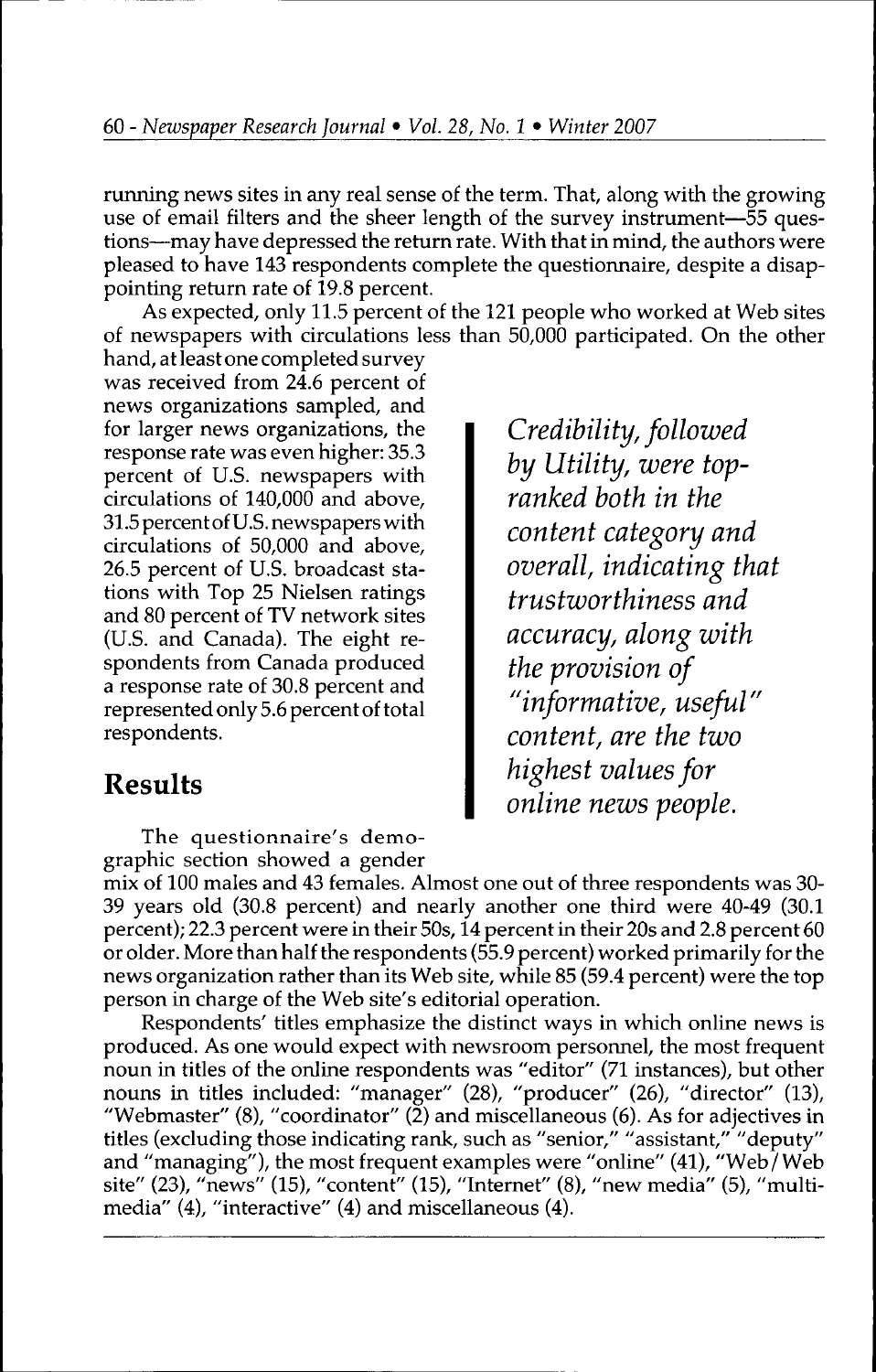Almost all respondents were connected with the editorial side of fhe Web site, 76 (53.1 percent) exclusively and 64 (44.8 percent) partially. Fifty-six respondents (39.2 percent) worked partially on the business side; only one worked exclusively on the business side. About half of the respondents (49.7 percent) worked partially on the design side, but only eight (5.6 percent) worked

exclusively on the design side.

Results indicated that most Web site editorial staffs are small. Almost half of the respondents (69, or 48.2 percent) said fhey worked on Web sites with three or fewer people on the editorial staff; while 38 or 26.6 percent said 4-10 people were on the staff and 36, or 25.2 percent, said fhe staff exceeded 10 people.

Regarding RQl, Table 1 summarizes the definitions of fhe 38 criteria and shows how fhe respondents ranked their relative importance. The fop 12 criteria were, in order: Credibility, Utility, Immediacy, Content Relevance, Ease of Use, Fact-Opinion Separation, Clear Paths, Simplicity, Exclusivity, Hyperlocal, Good Writing and Content Paramount. The bottom 12, starting from the bottom, were: Editorial Vigor, Outside Commentary, Cutting Edge, Quick Read, Civic/ Public Discourse, Community Dialogue, Interactive Reading, User Choice/ Control, Customization, Bandwidth, Digestibility

| Table 1<br><b>Overall Ranking of Importance of 38 Criteria</b> |       |                            |  |  |  |  |
|----------------------------------------------------------------|-------|----------------------------|--|--|--|--|
| Rank                                                           | Mean* | Criteria                   |  |  |  |  |
| 1                                                              | 6.62  | Credibility                |  |  |  |  |
| $\overline{c}$                                                 | 6.57  | Utility                    |  |  |  |  |
| 3                                                              | 6.55  | Immediacy                  |  |  |  |  |
| 4                                                              | 6.50  | Relevance                  |  |  |  |  |
| 5                                                              | 6.46  | Ease of Use                |  |  |  |  |
| 6                                                              | 6.18  | Fact-Opinion Separation    |  |  |  |  |
| 7                                                              | 6.12  | Clear Paths                |  |  |  |  |
| 8                                                              | 6.03  | Simplicity                 |  |  |  |  |
| 9                                                              | 5.94  | Exclusivity                |  |  |  |  |
| 10                                                             | 5.93  | Hyperlocal                 |  |  |  |  |
| 11                                                             | 5.92  | Good Writing               |  |  |  |  |
| 12                                                             | 5.88  | <b>Content Paramount</b>   |  |  |  |  |
| 13                                                             | 5.80  | Speed and Efficiency       |  |  |  |  |
| 14                                                             | 5.78  | Appropriate Design         |  |  |  |  |
| 15                                                             | 5.74  | Search Power               |  |  |  |  |
| 16                                                             | 5.70  | Good Illustration          |  |  |  |  |
| 17                                                             | 5.59  | Access to Editorial Staff  |  |  |  |  |
| 18                                                             | 5.50  | Depth                      |  |  |  |  |
| 19                                                             | 5.48  | Marketplace of Ideas       |  |  |  |  |
| 20                                                             | 5.46  | <b>User Requirements</b>   |  |  |  |  |
| 21                                                             | 5.45  | Technology Relevance       |  |  |  |  |
| 22                                                             | 5.43  | Community Building/Service |  |  |  |  |
| 23                                                             | 5.29  | Multimedia Richness        |  |  |  |  |
| 24                                                             | 5.19  | Familiarity                |  |  |  |  |
| 25                                                             | 5.06  | Citizen Participation      |  |  |  |  |
| 26                                                             | 5.06  | Breadth                    |  |  |  |  |
| 27                                                             | 5.02  | Reach                      |  |  |  |  |
| 28                                                             | 5.01  | Digestibility              |  |  |  |  |
| 29                                                             | 4.94  | Bandwidth                  |  |  |  |  |
| 30                                                             | 4.91  | Customization              |  |  |  |  |
| 31                                                             | 4.81  | User Choice/Control        |  |  |  |  |
| 32                                                             | 4.79  | <b>Interactive Reading</b> |  |  |  |  |
| 33                                                             | 4.78  | <b>Community Dialogue</b>  |  |  |  |  |
| 34                                                             | 4.76  | Civic/Public Discourse     |  |  |  |  |
| 35                                                             | 4.71  | Quick Read                 |  |  |  |  |
| 36                                                             | 4.48  | <b>Cutting Edge</b>        |  |  |  |  |
| 37                                                             | 4.45  | Outside Commentary         |  |  |  |  |
| 38                                                             | 3.59  | Editorial Vigor            |  |  |  |  |

*'Means are calculated from respondents' ratings of each item using seven-poin. Likerl scate: l=nol important; 7=very important. Note: N=143; mean of means=5.46 (sd = 0.58)*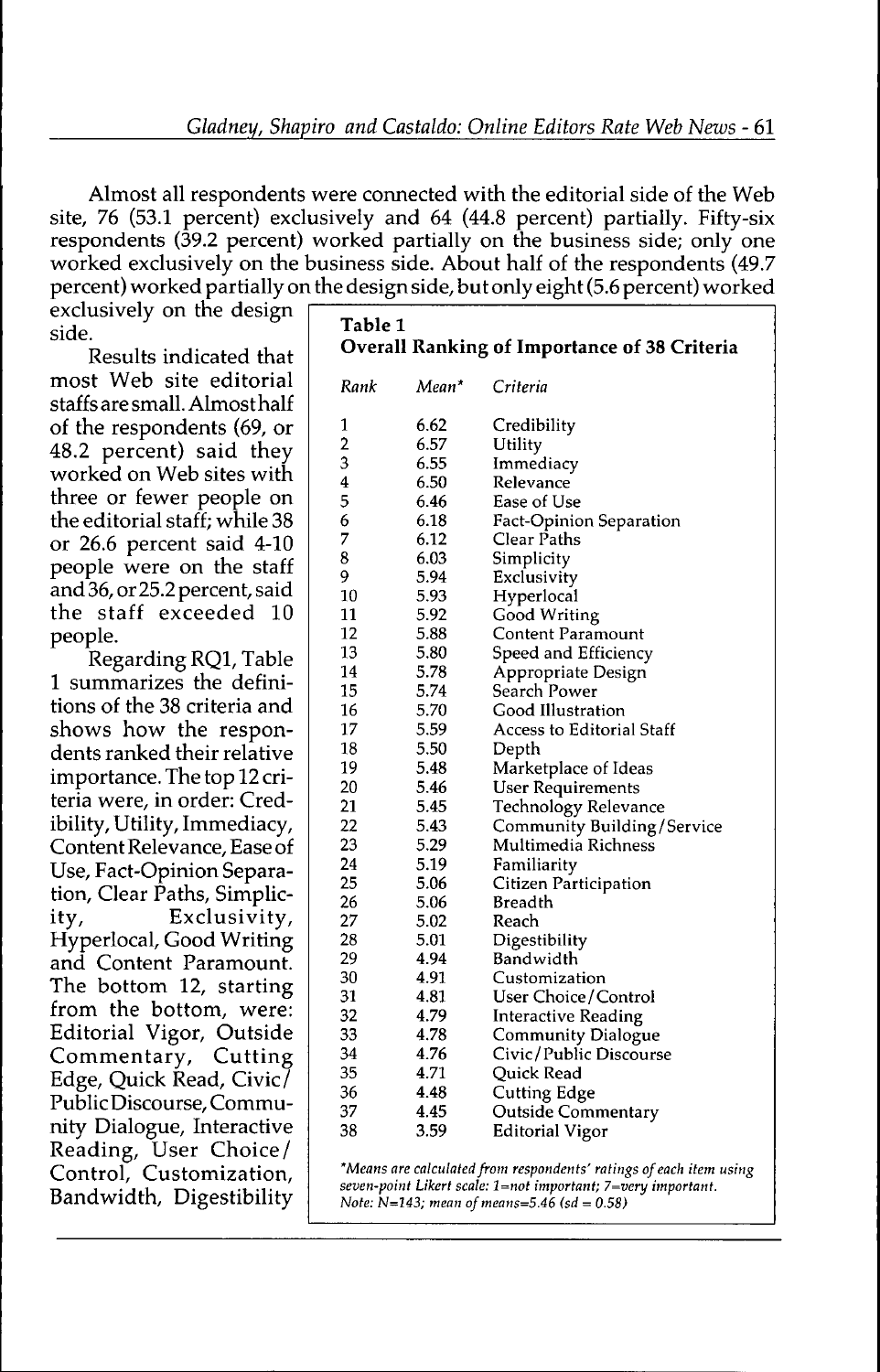and Reach. The overall mean was 5.46 on a seven- point scale (1-7), meaning that there was a central tendency bias on the high side. That was not surprising since it is reasonable to expect that respondents would rate any valid criteria of quality as important. Note that only the very lowest of all 38 means (at 3.59) was lower than the mean of the Likert scale, 4.00, while the highest was 6.62, close to the maximum of 7.00.

The authors identified a number of criteria that, judging from the literature review, were clearly traditional standards of quality (i.e., standards found in the literature of newspaper quality and likely familiar to journalists in any medium). Likewise, the authors identified criteria that were unique to, or much more applicable to, online news sites. Some criteria did not fall unambiguously into either category.

To answer RQ2—do online news people rate any online-specific criteria of quality as being of equal or greater importance than some traditional print standards?—the researchers scrutinized the criteria ranked at the extremes of the overall ranking (the top and bottom 12). Among the 12 top-ranked criteria, the two criteria at the top of the ranking (Credibility and Utility) were clearly traditional, as were three of the other 10: Content Relevancy, Fact-Opinion Separation and Good Writing. Descriptions of the remaining seven criteria contained varying degrees of Web-specific language, but none was completely unique to the Web: Immediacy, Ease of Use, Clear Paths, Simplicity, Exclusivity, Hyperlocal and Content Paramount. Immediacy is worth separate mention since it was ranked number 3. The questionnaire defined it as relating to a site "updat[ing] breaking news frequently," which is clearly easiest for a Web site, but every news organization is committed to disseminating the news as fast as possible, and broadcast journalists may update a big story as frequently as do online sites.

Among the 12 lowest ranked criteria, the two at the bottom—Editorial Vigor (ranked 38) and Outside Commentary (37)—are clearly traditional criteria. Of the other 10, only two criteria (Digestibility and Quick Read) were criteria that might apply to both traditional and online quality. The remaining eight were unique to Web capabilities: Reach, Bandwidth, Customization, User Choice/ Control, Interactive Reading, Community Dialogue, Civic/Public Discourse and Cutting Edge.

To get a different look at results, the authors organized the 38 criteria into six broad, aggregate categories. [See Table 2] The largest category. Content, contains the largest number and proportion of traditional standards. The other five aggregate categories—Interactivity, Navigation, Look and Feel, Community Relevance and Functionality—contain mostly criteria that are Web specific. Organizing the criteria in this way allowed comparison of the aggregate mean of the Content category with the aggregate mean of each of the other five categories to see if the mostly traditional Content category was rated significantly more important than any of the five Web-focused categories.

Table 3 shows that when the aggregate means of all six categories are ranked in importance. Content is at the top, followed by Navigation, Look and Feel,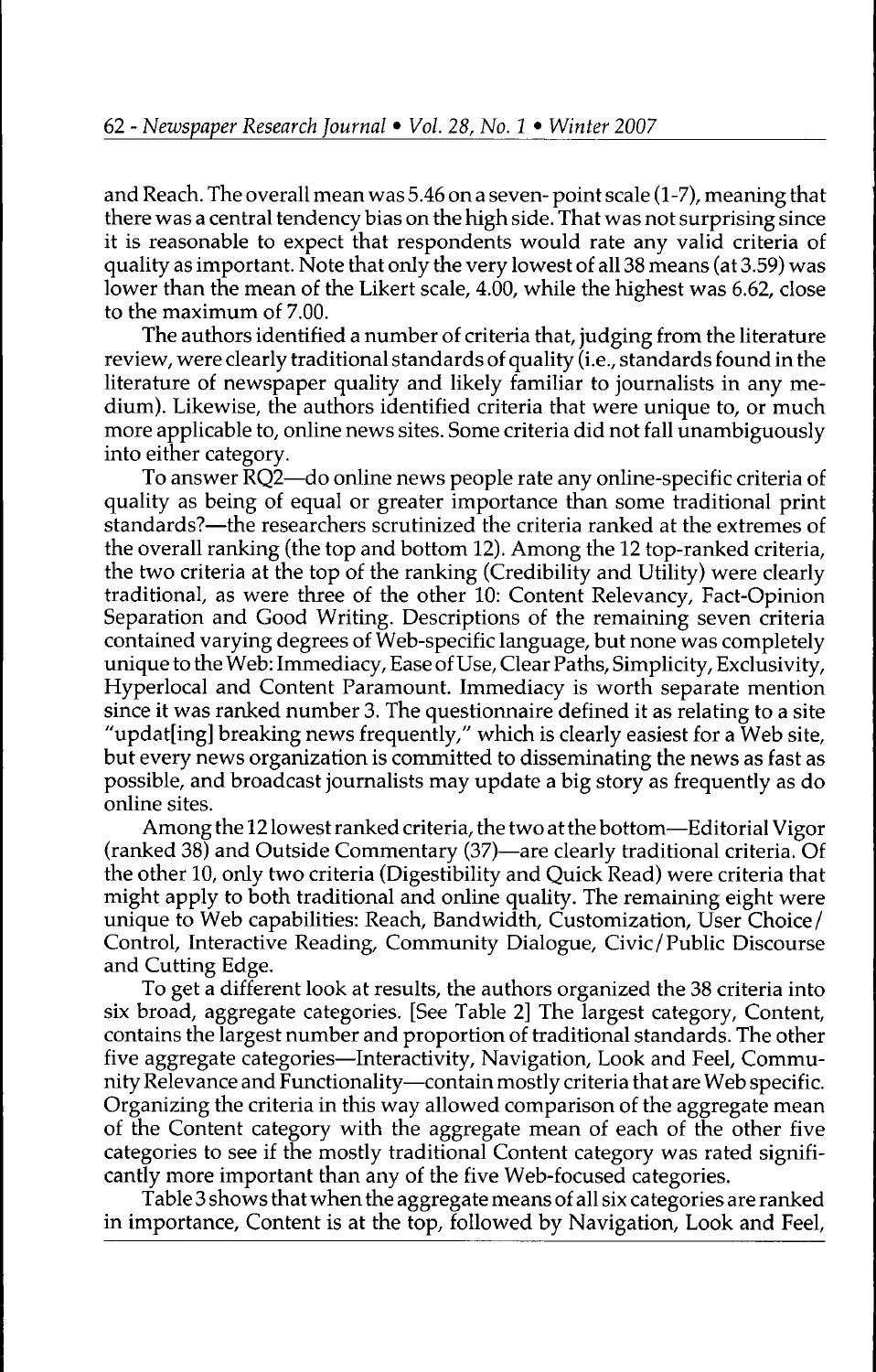| Table 2<br>Rankings of Importance by Aggregate Criteria |                         |      |      |      |  |  |
|---------------------------------------------------------|-------------------------|------|------|------|--|--|
| AGGREGATE WITHIN                                        |                         |      |      |      |  |  |
|                                                         | Rank                    | Mean | SD   | SD   |  |  |
| CONTENT                                                 |                         |      |      |      |  |  |
| Credibility                                             | 1                       | 6.62 | 0.63 | 0.05 |  |  |
| Utility                                                 | $\overline{\mathbf{c}}$ | 6.57 | 0.62 | 0.05 |  |  |
| Immediacy                                               | 3                       | 6.55 | 0.71 | 0.06 |  |  |
| Relevancy                                               | $\overline{4}$          | 6.50 | 0.72 | 0.06 |  |  |
| <b>Fact-Opinion Separation</b>                          | 5                       | 6.18 | 1.16 | 0.10 |  |  |
| Exclusivity                                             | 6                       | 5.94 | 1.25 | 0.10 |  |  |
| Good Writing                                            | 7                       | 5.92 | 0.99 | 0.08 |  |  |
| Good Illustration                                       | 8                       | 5.70 | 1.06 | 0.09 |  |  |
| Depth                                                   | 9                       | 5.50 | 1.21 | 0.10 |  |  |
| Breadth                                                 | 10                      | 5.06 | 1.46 | 0.12 |  |  |
| Outside Commentary                                      | 11                      | 4.45 | 1.83 | 0.15 |  |  |
| <b>Editorial Vigor</b>                                  | 12                      | 3.59 | 1.69 | 0.14 |  |  |
| NAVIGATION                                              |                         |      |      |      |  |  |
| Ease of Use                                             | 1                       | 6.46 | 0.83 | 0.07 |  |  |
| Clear Paths                                             | 2                       | 6.12 | 0.92 | 0.08 |  |  |
| Speed and Efficiency                                    | 3                       | 5.80 | 0.94 | 0.08 |  |  |
| Familiarity                                             | 4                       | 5.19 | 1.66 | 0.14 |  |  |
| User Choice/Control                                     | 5                       | 4.81 | 1.39 | 0.12 |  |  |
| Ouick Read                                              | 6                       | 4.71 | 1.35 | 0.11 |  |  |
| LOOK AND FEEL                                           |                         |      |      |      |  |  |
| Simplicity                                              | 1                       | 6.03 | 1.00 | 0.08 |  |  |
| Content Paramount                                       | $\overline{2}$          | 5.88 | 1.12 | 0.09 |  |  |
| Appropriate Design                                      | 3                       | 5.78 | 1.12 | 0.09 |  |  |
| Digestibility                                           | 4                       | 5.01 | 1.39 | 0.12 |  |  |
| <b>Cutting Edge</b>                                     | 5                       | 4.48 | 1.50 | 0.13 |  |  |
| <i>FUNCTIONALITY</i>                                    |                         |      |      |      |  |  |
| Search Power                                            | 1                       | 5.74 | 1.31 | 0.11 |  |  |
| <b>User Requirements</b>                                | $\overline{\mathbf{c}}$ | 5.46 | 1.17 | 0.10 |  |  |
| Technology Relevance                                    | 3                       | 5.45 | 1.19 | 0.10 |  |  |
| Reach                                                   | $\overline{\bf 4}$      | 5.02 | 1.36 | 0.12 |  |  |
| Bandwidth                                               | 5                       | 4.94 | 1.46 | 0.12 |  |  |
| COMMUNITY RELEVANCE                                     |                         |      |      |      |  |  |
|                                                         | 1                       |      |      |      |  |  |
| Hyperlocal                                              | $\overline{2}$          | 5.93 | 1.31 | 0.12 |  |  |
| Community Building/Service                              |                         | 5.43 | 1.37 | 0.11 |  |  |
| Citizen Participation<br>Civic/Public Discourse         | 3<br>4                  | 5.06 | 1.48 | 0.12 |  |  |
|                                                         |                         | 4.76 | 1.60 | 0.13 |  |  |
| <i><b>INTERACTIVITY</b></i>                             |                         |      |      |      |  |  |
| Access to Editorial Staff                               | 1                       | 5.59 | 1.23 | 0.10 |  |  |
| Marketplace of Ideas<br>Multimedia Richness             | 2<br>3                  | 5.48 | 1.28 | 0.11 |  |  |
|                                                         |                         | 5.29 | 1.47 | 0.12 |  |  |
| Customization                                           | 4                       | 4.91 | 1.42 | 0.12 |  |  |
| <b>Interactive Reading</b><br>Community Dialogue        | 5                       | 4.81 | 1.49 | 0.13 |  |  |
|                                                         | 6                       | 4.78 | 1.70 | 0.14 |  |  |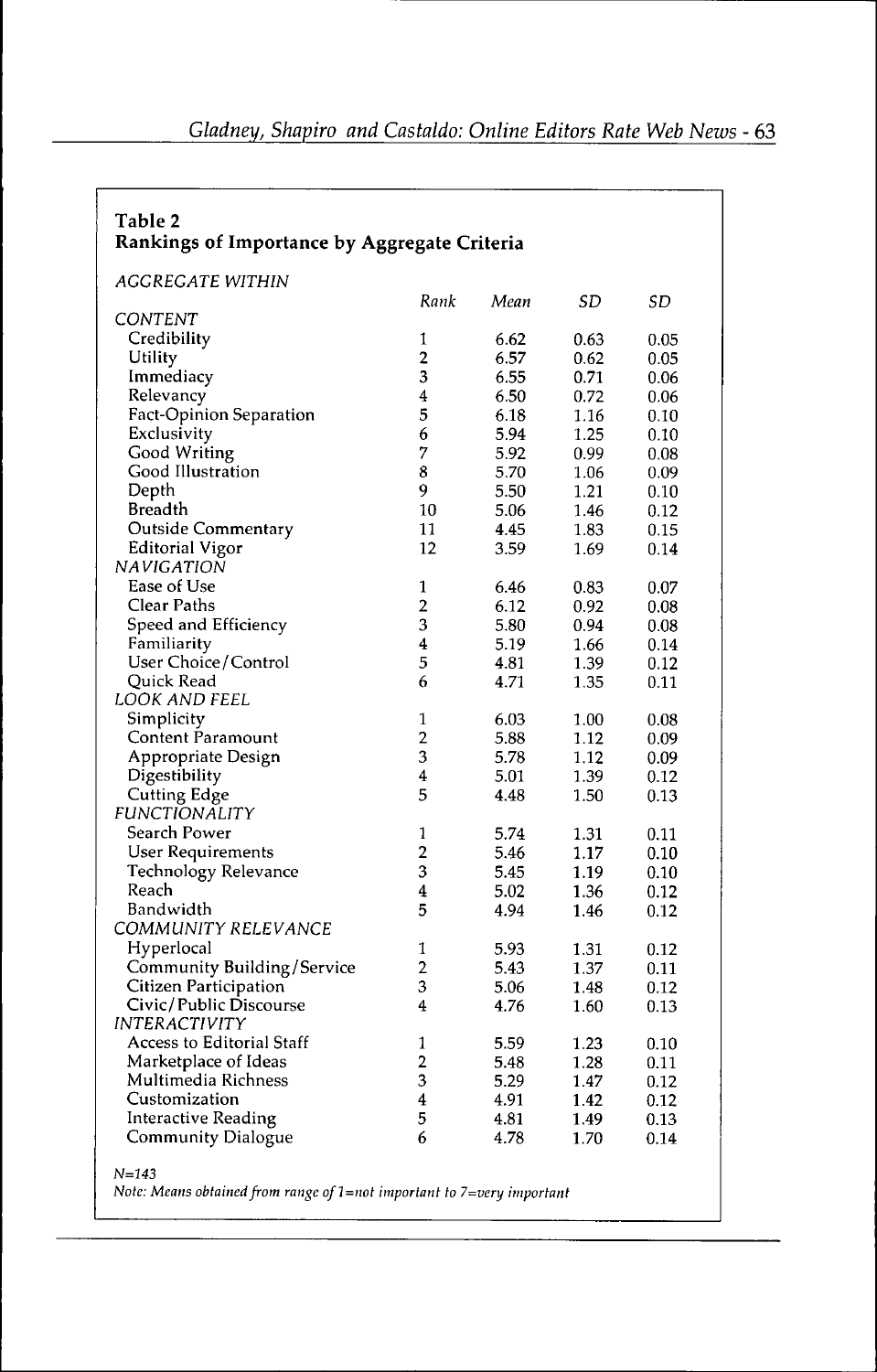Functionality, Community Relevance and Interactivity, in that order. One-way analysis of variance (ANOVA) found that the overall set of differences comparing all categories against each other was significant at  $p<.001$ . The ANOVA, however, does not reveal which combinations are significant, so a multiple comparisons test was conducted to determine which individual pairs of means were significantly different from each other. That test found that the Content category was significantly different from the four lowest ranked categories number 3 (Look and Feel) with  $p<0$ 5 and numbers 4, 5 and 6 (Functionality, Community Relevance and Interactivity) with  $p<.001$ . The difference between the Content category and second-ranked category (Navigation) was not significant. Table 3 notes a few other pairs with differences that were statistically significant but not related to RO2.

The authors also employed a factor analysis to better understand the data. Initially, analysis of the correlation matrix indicated no relationships too strong or too weak to pursue an exploratory factor analysis. Such an analysis, using varimax rotation, yielded one latent variable driving all six aggregate criteria. That variable had an Eigenvalue of 3.39; no other latent variable merited attention (Eigenvalue exceeding 1). Factor loadings (analogous to correlation coefficients) were substantial for all six aggregate criteria and were tightly clustered from a high of .793 for the Content category to a low of .692 for the Community Relevance category. The fact that the highest factor loading was on the Content category supports results of the ANOVA presented earlier.

The large latent variable explained 56.4 percent of the variance in the way online news people rated the importance of the 38 criteria of quality of online news sites. Unfortimately, because all six aggregate criteria loaded on the latent variable with roughly the same strength, it remains a mystery how to define or describe the one latent variable. About all that can be said is that the results seem

| Table 3<br>Rankings of Importance by Aggregate Criteria                                                                                                                                                                                                                                                                                                       |                |      |      |      |  |  |  |  |
|---------------------------------------------------------------------------------------------------------------------------------------------------------------------------------------------------------------------------------------------------------------------------------------------------------------------------------------------------------------|----------------|------|------|------|--|--|--|--|
| AGGREGATE ACROSS                                                                                                                                                                                                                                                                                                                                              |                |      |      |      |  |  |  |  |
| CATEGORY                                                                                                                                                                                                                                                                                                                                                      | Rank           | Mean | SD.  | SE   |  |  |  |  |
| 1. Content                                                                                                                                                                                                                                                                                                                                                    |                | 5.72 | 0.54 | 0.05 |  |  |  |  |
| 2. Navigation                                                                                                                                                                                                                                                                                                                                                 | 2              | 5.66 | 0.75 | 0.06 |  |  |  |  |
| 3. Look and Feel                                                                                                                                                                                                                                                                                                                                              | 3              | 5.44 | 0.78 | 0.07 |  |  |  |  |
| 4. Functionality                                                                                                                                                                                                                                                                                                                                              | 4              | 5.30 | 0.81 | 0.07 |  |  |  |  |
| 5. Community Relevance                                                                                                                                                                                                                                                                                                                                        | 5 <sup>1</sup> | 5.22 | 1.05 | 0.09 |  |  |  |  |
| 6. Interactivity                                                                                                                                                                                                                                                                                                                                              | 6              | 5.15 | 0.93 | 0.08 |  |  |  |  |
| <b>OVERALL</b>                                                                                                                                                                                                                                                                                                                                                |                | 5.41 | 0.85 | 0.03 |  |  |  |  |
| Note: 1-way analysis of variance found overall differences across categories significant at $p<.001$ (F<br>value=11.46). Tukey HSD post-tests found statistical differences between categories 1 and 3 (p>.05) and 4,<br>5 and 6 ( $p < .001$ ).<br>The only other significant differences were found comparing categories 2 against 4 ( $p<01$ ) and 5 and 6 |                |      |      |      |  |  |  |  |
| $(p<.001)$ , and categories 3 against 6 (p<.05).                                                                                                                                                                                                                                                                                                              |                |      |      |      |  |  |  |  |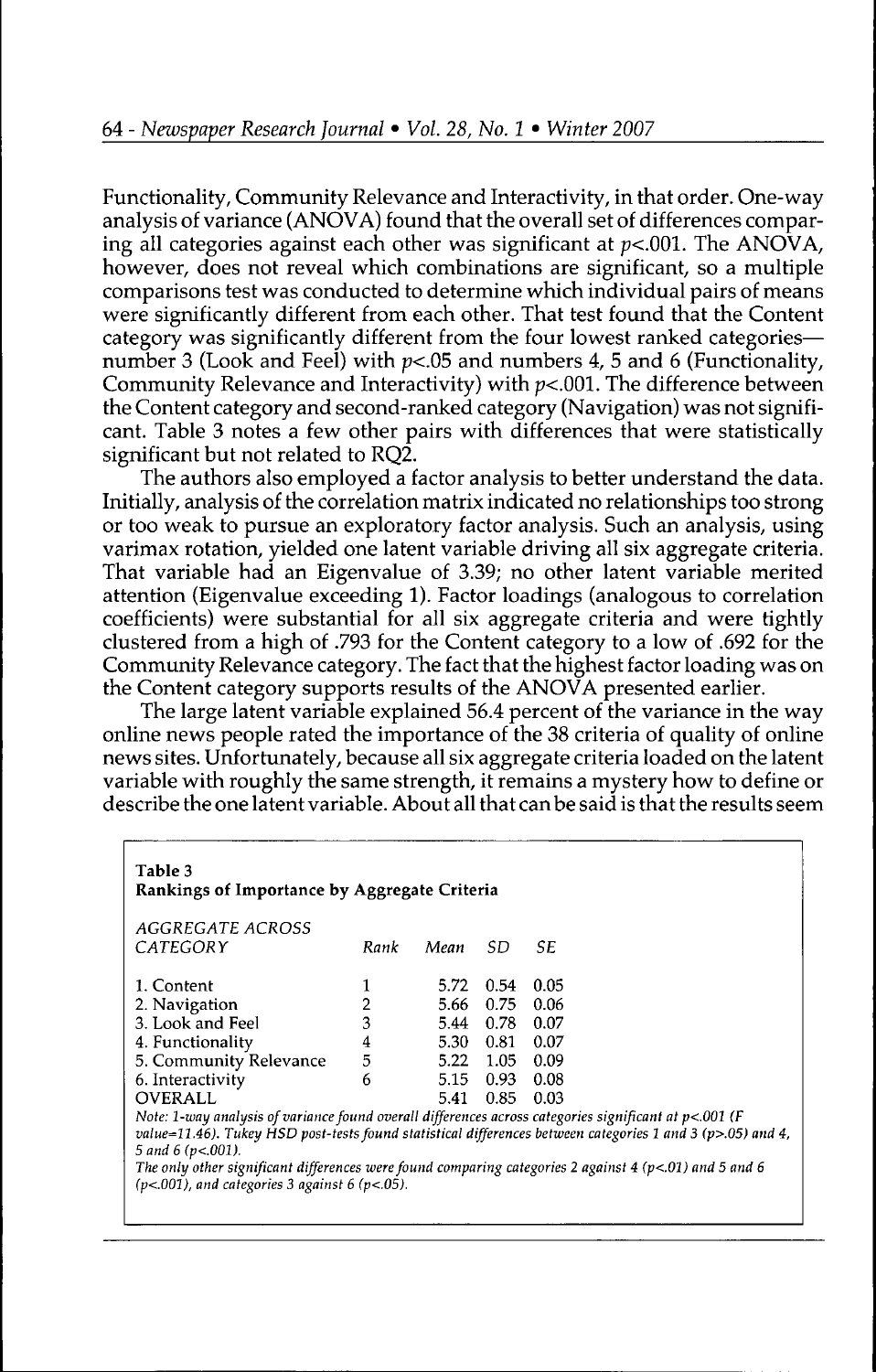to suggest that online news people tended to rate all of the criteria as important so that distinctions among the various criteria were finely drawn. Another possibility: The latent variable has no conceptual or theoretical significance and is merely a statistical artifact.

Finally, the researchers wanted to see if any of the demographic factors appeared to influence the way respondents rated the importance of the various criteria. Independent t-tests showed that three groups of respondents—those working primarily with the larger news organizations, those whose Web site was partnered with a television station and those whose Web site was partnered with a radio station—gave a significantly higher rating of importance to criteria in the Look and Feel category. Assuming equality of variances and using the 95 percent confidence level, the first comparison was *p<.05* and the second and third comparisons were  $p<.01$ . No other demographic or organizational factors mentioned earlier were found to be significant in explaining differences in how respondents rated the importance of any of the six aggregate criteria.

## Discussion and Conclusion

The results show that by giving top ranking to the Content category, the online editors, producers and executives signaled that many traditional journalistic criteria of quality of content remain of paramount importance. Credibility, followed by Utility, were top-ranked both in the Content category and overall, indicating that trustworthiness and accuracy, along with the provision of "informative, useful" content, are the two highest values for online news people. This may mean their Web site's credibility is a supreme concern at a time when so much content on the Web, broadly considered, is regarded as untrustworthy and inaccurate.<sup>31</sup> And it may mean they believe a top-quality site should have lots of original material and provide "news you can use." These are highly traditional viewpoints for journalists, as are other top-12 criteria in the Content category: Content Relevancy, Fact-Opinion Separation, Good Writing and Content Paramount.

Among the other top-12 criteria, many emphasize attributes that are largely Web-specific in form, but that largely reflect principles that were established in journalism well before the advent of the Internet. Similarly, the items ranked 5 through 7—Ease of Use (relating to navigation tools and how the site is organized). Clear Paths ("colors, formats do not impede content and navigation information") and Simplicity (related to site's interface design elements)—echo familiar concepts of newspapers' architecture and design. Exclusivity (avoidance of merely reproducing parent content), number 9, is clearly a Web-specific idea; whereas, Hyperlocal (24/7 updating of news and information of interest to target audience), number 10, expresses traditional ideas of story selection and prominence in a way that's achievable only on the Web.

The bottom-12 criteria provide a somewhat different picture. Four of the 12 are traditional print criteria: Editorial Vigor, Outside Commentary, Digestibil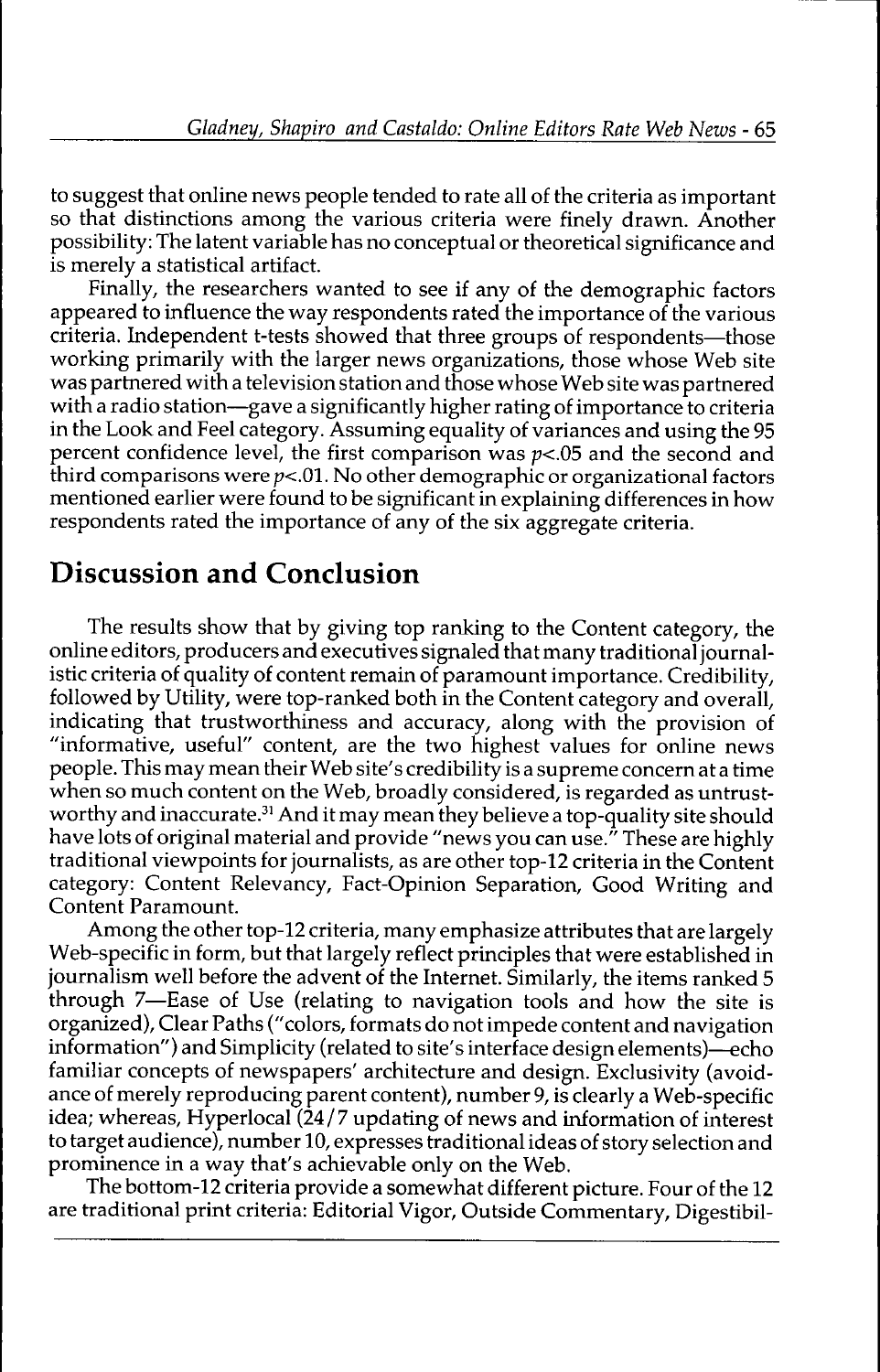ity and Quick Read, although the latter is expressed differently on the Web with the use of indices, abstracts, summaries and digests—than in print. It is interesting that the two lowest-ranked criteria appear on some lists of traditional criteria: Editorial Vigor (site takes a stand, has a voice/point of view, offers commentary / analysis separate from objective reporting), ranked 38, and Outside Commentary (broad variety of comment / opinion from outside sources, including professional pundits and readers alike), ranked 37. The authors speculate that the online news people distanced themselves from these criteria for two complementary reasons. First, they wish to differentiate themselves from blogs, where free comment holds sway over values like accuracy and verification. They view blogs as radical and a bad way to deliver journalism.<sup>32</sup> Second, they view editorial opinion and outside commentary as being far removed from online news sites' main mission—to concentrate on content that is informative / useful (Utility, number 2) and to update breaking news frequently (Immediacy, number 3).

The other eight in the bottom 12, either explicitly or by the way they are framed in the context of online news sites, relate to attributes unique to the online world: Reach (connections with other Web sites). Bandwidth, Customization, User Choice / Control, Interactive Reading (high degree of nonlinear storytelling). Community Dialogue (interaction among users). Civic/ Public Discourse (user engagement through a variety of means) and Cutting Edge (innovative multimedia presentation and tools). While some evidence suggests that a site's bells and whistles figure prominently in awards for online news sites,<sup>33</sup> the present study suggests that the online people value substance as opposed to flash.

Overall, it is interesting that the attention of online editors apparently remains focused primarily on the traditional function of providing news and to a lesser degree on interactive discussion of issues and events. The authors were especially struck by the fact that the two lowest-scoring aggregate categories of criteria—Community Relevance and Interactivity—are precisely those that are—putatively associated with the major strengths and more revolutionary possibilities of Web news—the so-called "citizen journalism" (CitJ) or "participatory journalism"—which aim to empower ordinary citizens to interact with the news media by commenting on the news and sometimes even influencing how it is defined, selected, reported and verified.<sup>34</sup> Likewise, many have expected the Web to provide a way for news media to play a stronger, more interactive role in community issues. Not only do the two categories score lowest overall, but only one associated criterion makes the top-12 criteria. It's probably no coincidence that that particular criterion (number 10, Hyperlocal), unlike the others, refers to news being provided to communities, rather than news media listening to or talking w^ith citizens.

All of this suggests that online news people generally are disinclined to give highest marks to criteria unique to the Web. The multiple comparisons test provides further evidence of this, as the respondents' ratings of criteria in the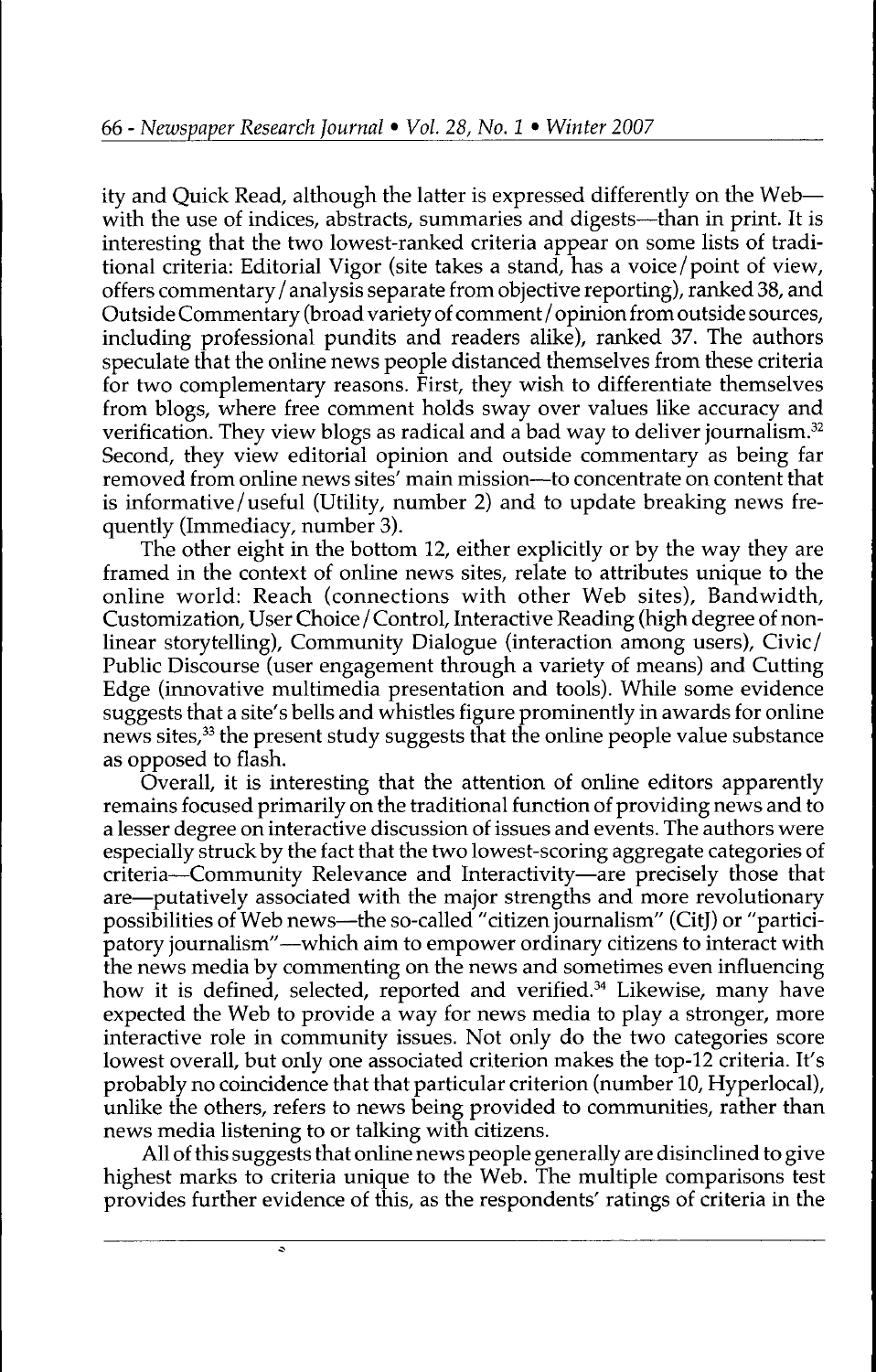aggregate Content category were significantly higher than ratings in the lowest four categories. On the other hand, it's important to note that there was no significant difference between the respondents' ratings for Content criteria as compared with Navigation criteria, indicating that—as might be expected sites' structure and organization is seen as critical to its success in conveying content. Respondents especially valued the Navigation criteria of Ease of Use, Clear Paths and Speed and Efficiency.

The finding that respondents whose Web site was partnered with TV or radio rated the Look and Feel category significantly higher than respondents at sites partnered with newspapers is perhaps not surprising. TV and radio news practitioners know that their media, unlike print, do not easily lend themselves to lengthy, complex stories, and thus they traditionally have placed great value in message simplicity and digestibility—key criteria in the Look and Feel category.

The authors hope that future research will surmount the weaknesses of this exploratory study by obtaining a larger sample to explore further the differences between smaller organizations with underdeveloped Web sites and larger organizations with fully developed Web sites, and by refining and reducing the large number of criteria beyond the six aggregate criteria abstracted in this study. The fact that the authors were dealing with 38 criteria made clear-cut analysis especially difficult; secondary analysis of some of the data may refine an understanding of what is really important to online news people as they evaluate quality of sites.

#### **Notes**

1. Leo Bogart, "Reflections on Content Quality in Newspapers," *Newspaper Research journal* 25, no. 1 (winter 2004): 40.

2. Bogart, "Reflections on Content Quality in Newspapers."

3. Bonnie Bressers and Lori Bergen, "Few University Students Reading Newspapers Online," *Neiuspaper Research Journal* 23, no. 2/3 (spring/summer 2002): 34; see also Xigen Li, "Web Page Design and Graphic Use of Three U.S. Newspapers," *journalism &Mass Communication Quarterly* 75, no. 2 (1998): 353-365; Brian. L. Massey and Mark R. Levy, "Interactivity, Online Journalism, and English-Language Web Newspapers in Asia," *journalism & Mass Communication Quarterly 76,* no. 1 (1999): 138-151.

4. Jennifer Greer and Donica Mensing, "U.S. News Web Sites Better, But Small Papers Still Lag," *Newspaper Research journal* 25, no. 2 (spring 2004): 109.

5. Sylvia M. Chan-Olmstead and Jung Suk Park, "From On-Air to Online World: Examining the Content and Structures of Broadcast TV Stations' Web Sites" *Journalism & Mass Communication Quarterly 77,* no. 2 (2000): 321-339; Robert F. Potter, "Give People What They Want: A Content Analysis of FM Radio Station Home Pages," *Journal of Broadcasting &• Electronic Media* 46, no. 3 (September 2002): 369-384; Rey G. Rosales and Gregory Pitts, "A Content Analysis of U.S. Television Stations' Web Sites," (paper presented at the convention of the Broadcast Education Association, Las Vegas, April 1997).

6. John C. Merrill, *The Elite Press: Great Newspapers of the World* (New York: Pitman Publishing, 1968).

7. Leo Bogart, Press *and Public: Who Reads What, When, Where, and Why in American Newspapers,* 2nd ed. (Hillsdale, N.J.: Lawrence Erlbaum Associates, 1989).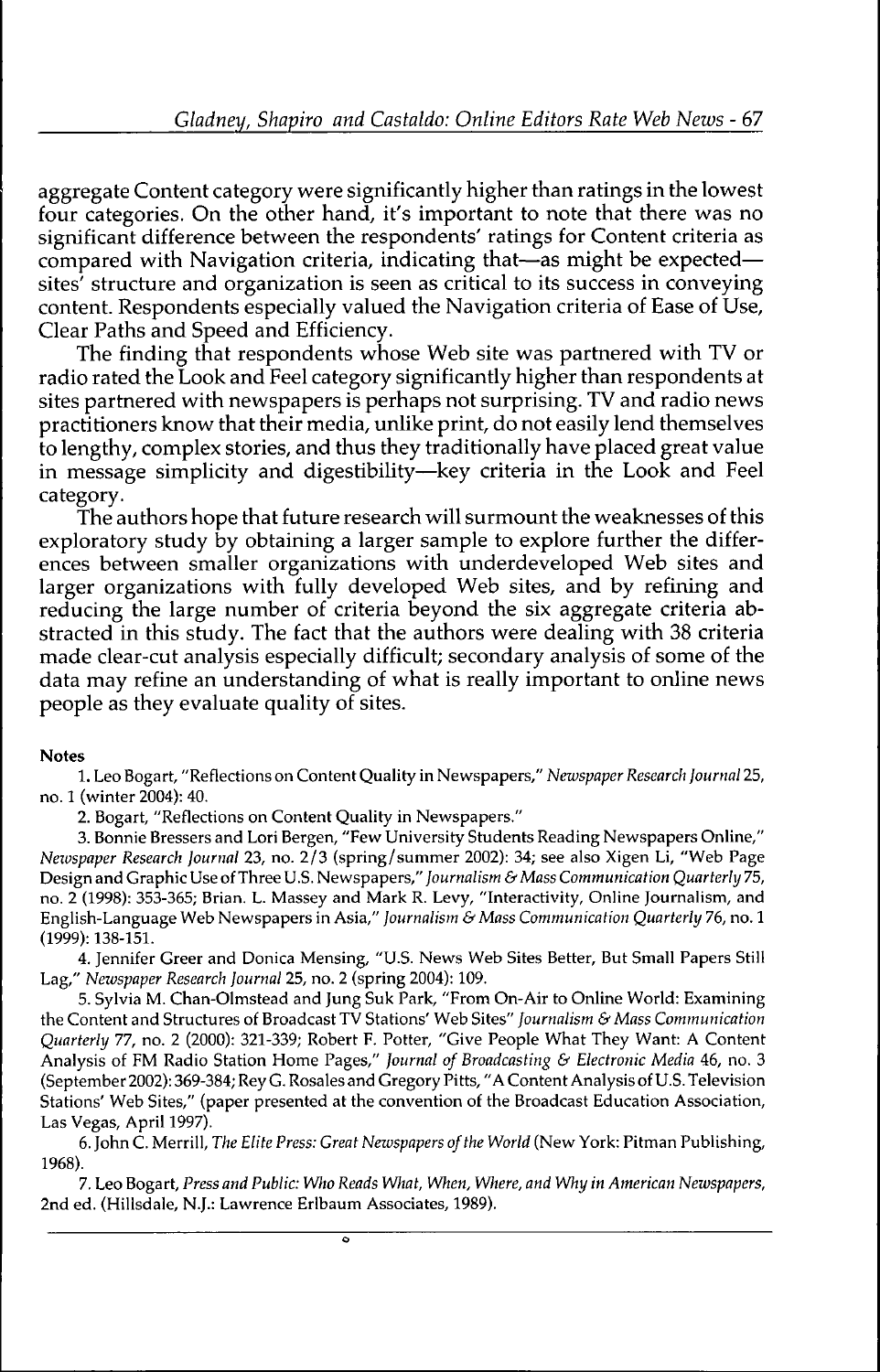8. Judee K. Burgoon, Michael Burgoon and Charles Atkin, *The World ofthe Working Journalist* (New York; Newspaper Advertising Bureau, 1982).

9. Stephen Lacy and Frederick Fico, "Newspaper Quality and Ownership: Rating the Groups," *Newspaper Research Journal* 11, no. 2 (spring 1990): 42-57.

10. Koang-Hyub Kim and Philip Meyer, "Survey Yields Five Factors of Newspaper Quality," *Newspaper Research Journal* 26, no. 1 (winter 2005): 6-15.

11. Loren Ghiglione, *Evaluating the Press: The New England Daily Newspaper Survey* (Southbridge, Mass.: Editor, 1973); Gerald C. Stone, Donna B. Stone; and Edgar P. Trotter, "Newspaper Quality's Relation to Circulation," *Newspaper Research Journal* 2, no. 3 (summer 1981): 16-24.

12. George A. Gladney, "Newspaper Excellence: How Editors of Small and Large Papers Judge Quality," *Newspaper Research Journal* 11, no. 2 (spring 1990): 58-71.

13. Lee B. Becker, Randy Beam and John Russial, "Correlates of Daily Newspaper Performance in New England," *Journalism Quarterly* 55, no. 1 (spring 1978): 100-108; Gladney, "Newspaper Excellence"; Stephen Lacy and Frederick Fico, "The Link Between Newspaper Content Quality and Circulation," *Newspaper Research Journal* 12, no. 2 (spring 1991): 46-57; Stone et al., "Newspaper Quality's Relation."

14. Stephen Lacy, Mary Alice Shaver and Charles St. Cyr, "The Effects of Public Ownership and Newspaper Competition on the Financial Performance of Newspaper Corporations: A Replication," *Journalism* & Mass *Communication Quarterly* 73, no. 2 (summer 1996): 332-363; H. Allen White and Julie L. Andsager, "Winning Newspaper Pulitzer Prizes: The (Possible) Advantage of Being a Competitive *Paper," Journalism Quarterly* 67, no. 4 (winter 1990): 912-910.

15. Lacy and Fico, "Newspaper Quality"; Lacy and St. Cyr, "The Effects of Public Ownership."

16. Robert *I.* Berkman and Christopher A. Shumway, *Digital Dilemmas: Ethical Issues for Online Media Professionals* (Ames, Iowa: Blackwell Publishing, 2003); David Arant and Janna Quitney Anderson, "Newspaper Online Editors Support Traditional Standards," *Newspaper Research Journal* 22, no. 4 (fall 2001): 57-69.

17. Erin Robinson, "Award-Winning Online News Sites—What Constitutes an Award Winner?" (unpublished manuscript. Department of Journalism & Mass Communication, University of Iowa, May 2003).

18. Greer and Mensing, "U.S. News Web," 98-112.

19. Wendy Dibean and Bruce Garrison, "How Six Online Newspapers Use Web Technologies," *Newspaper Research Journal* 22, no. 2 (spring 2001): 79-93.

20. Wilson Lowrey, "From Map to Machine: Conceptualizing and Designing News on the Internet," *Newspaper Research Journal* 20, no. 4 (fall 1999): 14-27.

21. Wilson Lowrey, "More Control, But Not Clarity in Non-linear Web Stories," *Newspaper Research Journal* 25, no. 2 (spring 2004): 83-97; Brian L. Massey, "Examination of 38 Web Newspapers Shows Nonlinear Storytelling Rare," *Newspaper Research Journal* 25, no. 3 (summer 2004): 96-102.

22. Carolyn A. Lin and Leo W. Jeffres, "Comparing Distinctions and Similarities Across Websites of Newspapers, Radio Stations, and Television Stations," *Journalism & Mass Communication Quarterly* 78, no. 3 (autumn 2001): 555-573

23. Massey and Levy, "Interactivity, Online Journalism"; Jane B. Singer, "Information Trumps Interaction in Local Papers' Online Caucus Coverage," *Newspaper Research Journal* 23, no. 4 (fall 2002): 91-96.

24. William P. Eveland and Sharon Dunwoody, "An Investigation of Elaboration and Selective Scarming as Mediators of Learning From the Web Versus Print," *Journal of Broadcasting & Electronic Media* 46, no. 1 (2002): 34-53; S. Shyam Sundar, "Exploring Receivers' Criteria for Perception of Print and Online News," *Journalism & Mass Communication Quarterly* 76, no. 2 (summer 1999): 373-386.

25. Elisia L. Cohen, "Online Journalism as Market-Driven Journalism," *Journal of Broadcasting & Electronic Media* 46, no. 4 (2002): 532-548.

26. Barrie Gunter, *News and the Net* (Mahwah, N.J.: Lawrence Erlbaum, 2003).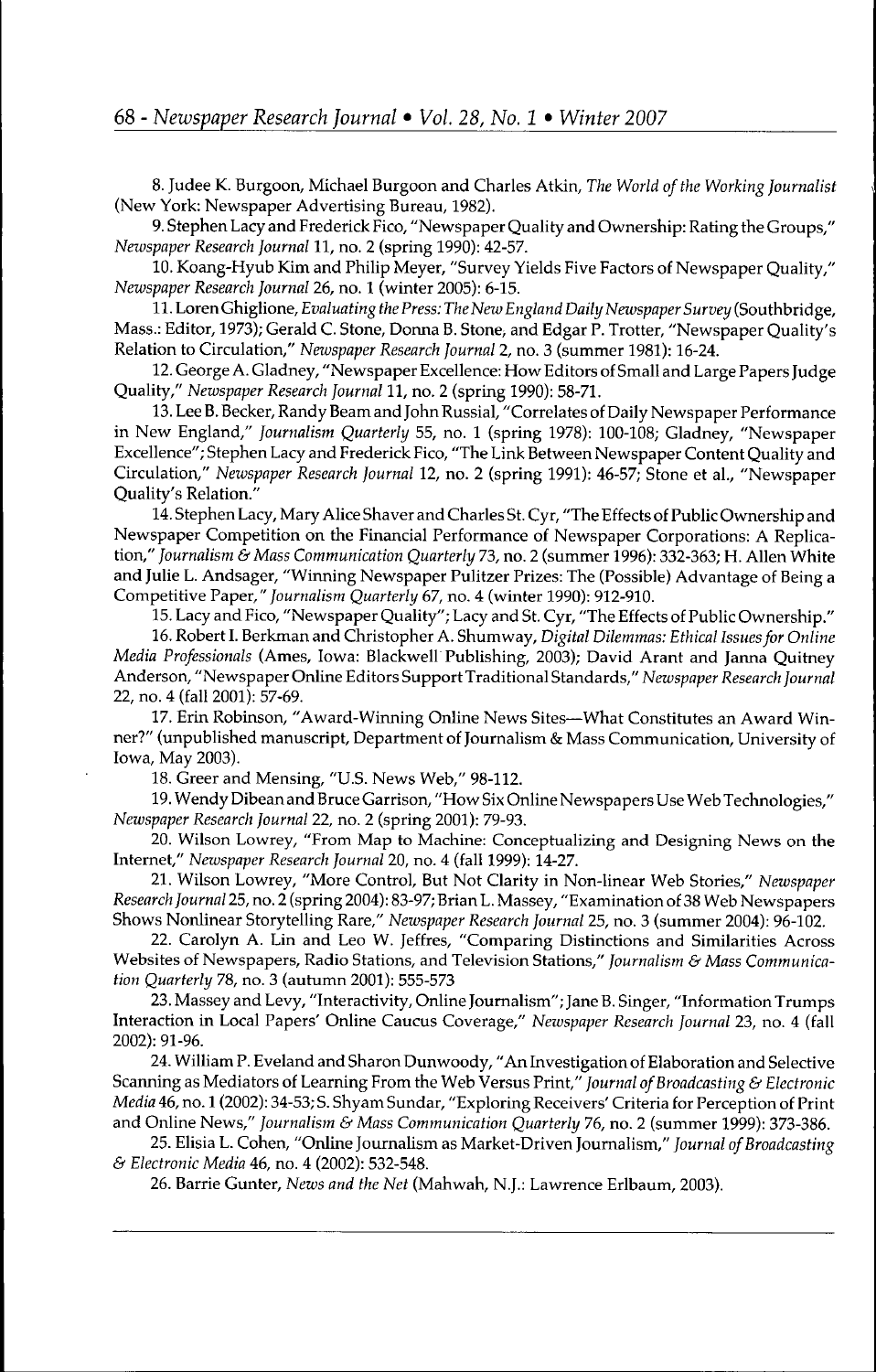27. "Digital Edge Awards Honor Newspapers' Top Online Efforts," Newspaper Association of America, 21 March 2005, <http://www.naa.org/utilartpage.cfm7TID =NR&AID=6818> (31 May 2005); "NAA Honors Best Newspaper Websites," The Write News, 6 August 2002, <http:/ / www.writenews.com/2002/080602\_digital\_edge\_awards.htm> (27 May 2005); "2004 Online Journalism Awards," Online News Association, 13 November 2004, <http://www.joumalist.org/ 2004awards/archives/000098.php> (28 May 2005); "2005 EPpy Awards," *Editor & Publisher* and *Media Week* <http:/ /www.royaLreliaserve.com/eppy/news.html> (3 July 2005); "EPpy Awards 2004," *Editor & Publisher,* June 2004:9; "10 That Do It Right," *Editor & Publisher,* July 2004: 28-30, 34, 36, 38, 40, 41-42; "2004 SND.ies," Society for News Design, <http://www.snd.org/flash/sndies/ 2004/> (4 June 2005); "Award Winner," 2002 Sigma Delta Chi online awards. *Quill,* July 2003:19, 25, 46, 55-56; "Award Winner," 2003 Sigma Delta Chi online awards. *Quill,* June/July 2004:17, 24, 25,32,56-57; "The 2003 Award winners," European Online Journalism NetMedia Awards, <http:/ /www.net-media.co.uk/awards/winners.asp> (4 June 2005); 2003 and 2004 winners of Batten Awards, Institute for Interactive Journalism, J-Lab, University of Maryland <http://www.jlab.org/batten.html> (4 June 2005).

28. Anne Van Wagener, "NPPA Web Awards," National Press Photographers Association, 26 March 2004, <http://www.poynter.org/content/content\_print.asp?id=63143&custom=> (4 June 2005).

29. "Brill's Content Best of the Web 1999," *Brill's Content,* April 1999: 64-65, 78.

30. The authors found in the trade press innumerable references to criteria for online journalistic excellence, but especially useful were the many regular "Online Frontier" columns by Barb Palser in the *American Journalism Review.* Some other trade press articles worth citing are: Doug Brown, "Searching for Online Gold," *American journalism Review* June/July 2003,54, 55-60; George Bukota, "Writing for the Internet," *Quill,* November 2001, 46; Joel Davis, "The Good Word: Eye-Opening Study Discovers Web Newsreaders Are Text-Driven," *E&P Interactive* [insert in *Editor & Publisher],* 22 May 2000, i6-il6; Paul Farhi, "Surviving in Cyberspace," *American Journalism Review,* September 2000, 23-27; Howard I. Finberg, "Info Highway No News Speedway," *E&P Technical* [insert in *Editor & Publisher],* 10 December 2001, til; Jeff Glick, "When, How to Tell Stories With Text, Multimedia," *Poynter.org,* 10 September 2004, <http://www.poynter.org/content/ content\_print.asp?id=70232&custom=> (4 June 2005); Jason Graff, "On the Web, It's All About Pictures," *The American Editor,* November/December 2004, 11; Kelly Heyboer, "Going Live," *American Journalism Review,* January/February 2000, 39-43; Michelle Johnson, "How Do We Read Online? *Quill,* January/February 2001, 10-13; "Karim Mostafa, "From the Trenches, a Different View," *Editor & Publisher, 5* March 2000,17-19; James Ledbetter, "Some Pitfalls in Portals," *Columbia Journalism Review,* November/December 1999, 22-23, Deborah Potter, "Behind the Curve," *American Journalism Review,* July / August 2000,82; Wayne Robins, "If Eminem and Elton Can Do It, Why Not Old and New Media?" *Editor & Publisher,* 5 March 2000,15-17; Chindu Sreedharan, "The "C" Word," 11 May 2004, <http://www.poynter.org/content/content\_print.asp?id=65471&custom=> (4 June 2005); Sharyn Wizda, "Seeing the Sites," *American Journalism Review,* September 2001,52-57.

31. See discussion of Stanford University's Web Credibility Project at <http:// credibility.stanford.edu/> (30 June 2006).

32. For discussion of the argument that blogs are radical and a bad way to deliver journalism, see: Jesse Oxf eld, "Letting the Blogs Out," *Editor & Publisher,* March 2005,39-42; Joe Strupp, "Beware of the Blog," *Editor & Publisher,* February 2005, 50.

33. Mark Glaser, "Online News Sites Score More With Flash Than With Substance," *Online* Journalism Review, 30 July 2003, <http://www.ojr.org/ojr/glaser/1059512490.php> (30 June 2006); Robinson, "Award-Winning Online News Sites."

34. Steve Outing, "Innovative Thoughts From CitJ's Gurus," *Poynter.org,* 6 April 2006, <http: / / www.poynter.org/content/content\_view.asp.?id=97298> (30 June, 2006); Steve Outing, "The 11 Layers of Citizen Journalism," *Poynter.org,* 13 June 2005, <http://www.poynter.org/content/ content\_view.asp?id=83126> (30 June 2006).